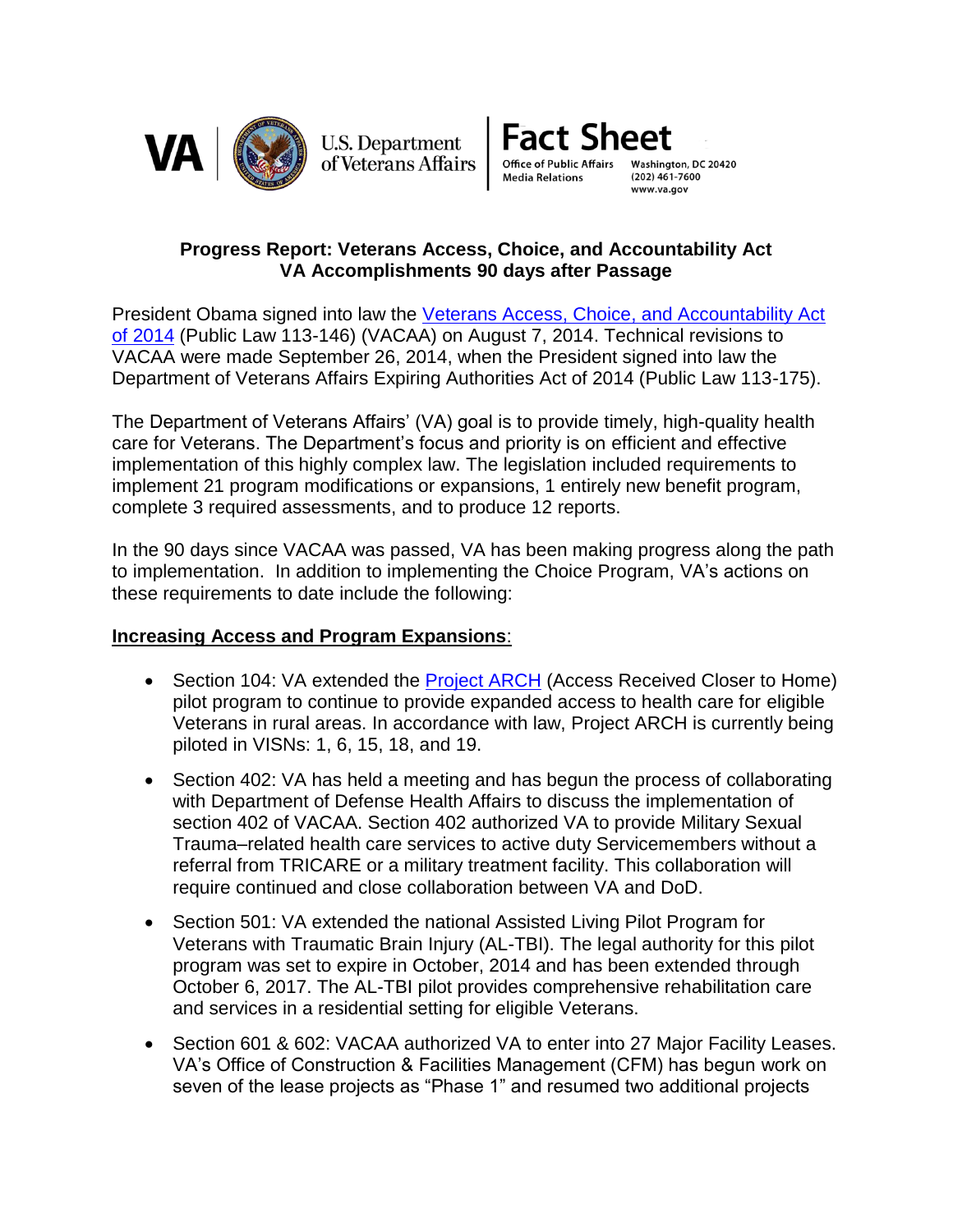that had been on hold pending Congressional authorization. The remainder of the projects will follow in three subsequent phases.

- Section 701: VA expanded the eligibility criteria for the Marine Gunnery Sergeant John David Fry Scholarship (Fry Scholarship) to include the surviving spouses of Servicemembers who died in the line of duty after September 10, 2001. VA began accepting applications by mail for the Fry Scholarship under the newly expanded eligibility criteria on Monday, November 3, 2014.
- Section 702: VA has sent letters to all Governors informing them that, as required by VACAA, VA will disapprove programs of education under the Post-9/11 GI Bill and Montgomery GI Bill at a public institution of higher learning if the school charges qualifying Veterans and dependents tuition and fees in excess of the rate for resident students. This change is effective is effective for terms beginning after June 30, 2015.

## **Additional Actions, Collaborations, and Business Process Improvements:**

- Section 201: On October 2, 2014, VA announced it had awarded the MITRE [Corporation,](http://www.va.gov/opa/pressrel/pressrelease.cfm?id=2638) a not-for-profit company that operates multiple federally funded research and development centers, a contract to support the independent assessments of VA health care processes that were required by law. These independent assessments will provide the Department a way to transparently review vital programs, organizations, and business practices to make VA more accountable to Veterans. The MITRE Corporation, in partnership with CMS Alliance to Modernize Healthcare, will serve as program integrator and will report the results of the independent assessments to VA, the Committee on Veterans' Affairs of the Senate, the Committee on Veterans' Affairs of the House of Representatives, and the separate Commission on Care created by VACAA within 60 days of conclusion.
- Section 203: VA signed a Memorandum of Agreement with the Northern Virginia Technology Council to establish a pro-bono technology task force. On October 30, 2014 NVTC provided VA and Congress a report on opportunities to improve the scheduling of medical exams. VA is evaluating the recommendations and is in the process of assessing those that are "feasible, advisable, and costeffective" for implementation.
- Section 205: VA has reviewed 88,000 FY14 employee performance plans. Upon review, 13,000 plans were modified to remove scheduling and wait time metrics or goals. In accordance with VACAA, these factors have been removed from inclusion in employee performance evaluations and when calculating whether to pay performance awards. VA will continue to review and modify employee performance plans for future years.
- Section 206: VA has begun to post wait time data which reflects VA's ability to schedule an appointment within 30 days of the date a Veteran wishes to be seen or the date determined medically necessary by their physician. This new wait